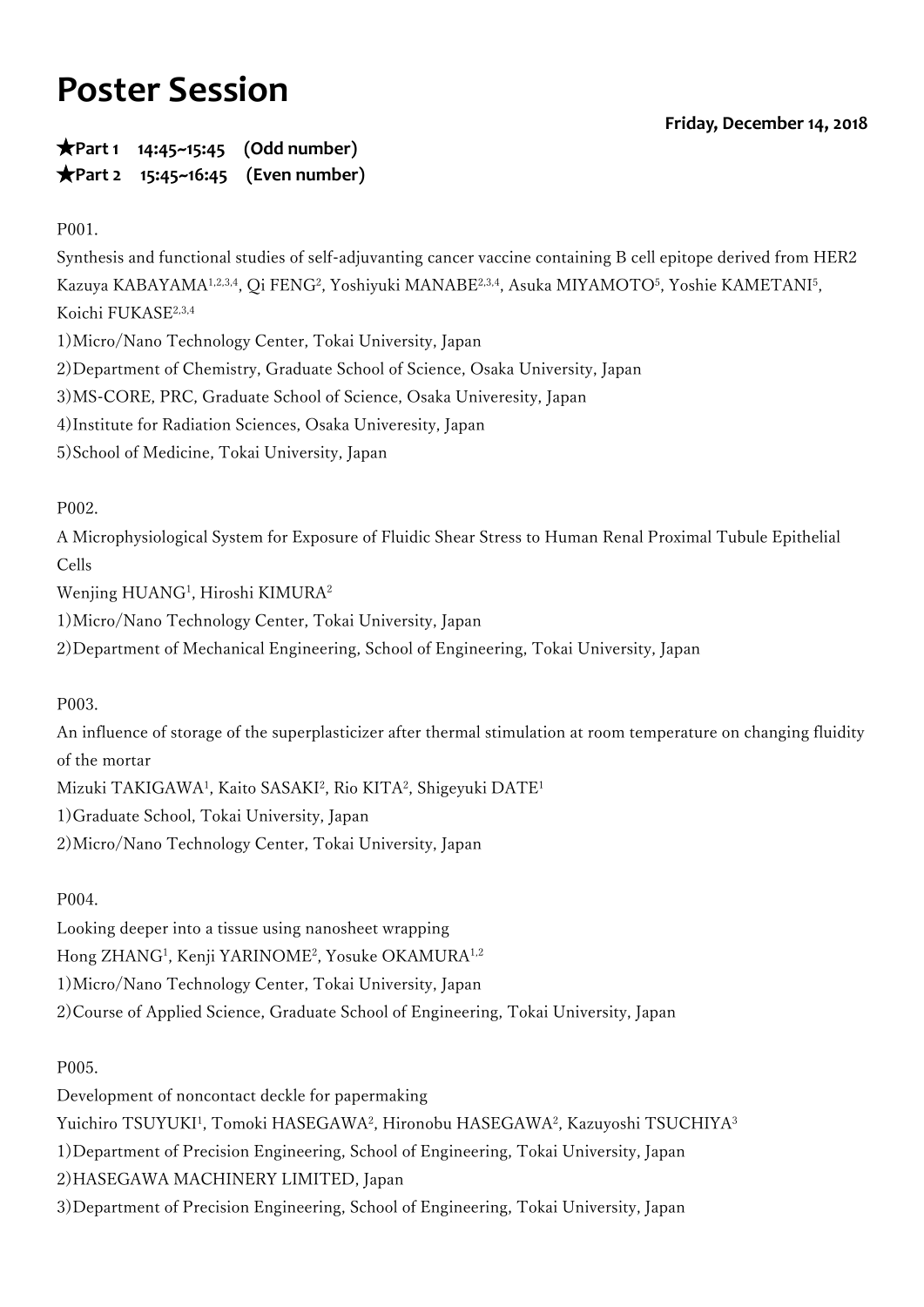P006.

Measurement of in-plane compressive stress of Pd thin film prepared by magnetron sputtering method. Syuntaro NAKAHIRO<sup>1</sup>, Ryota GEMMA<sup>1</sup> 1)Department of materials Science, School of Engineering, Tokai University, Japan

# P007.

Dielectric Relaxation Process of Dextran Film: Effect of Acetylation Degree Isala DUERAMAE<sup>1</sup>, Kaito SASAKI<sup>2</sup>, Naoki SHINYASHIKI<sup>2</sup>, Shin YAGIHARA<sup>2</sup>, Rio KITA<sup>1,2</sup> 1)Micro/Nano Technology Center, Tokai University, Japan 2)Department of Physics, School of Science, Tokai University, Japan

# P008.

Transglycosylation Reaction of Resveratrol Derivative Using Microbioreactor Rika YABUNO<sup>1</sup>, Takeshi SUGAI<sup>2</sup>, Toshiyuki INAZU<sup>1</sup> 1)Department of Applied Chemistry, School of Engineering, Tokai University, Japan 2)Department of Pharmaceutical Science, School of Engineering, Keio University, Japan

# P009.

Fluorous Extraction of Uranium Takaya HIROSE<sup>1</sup>, Kouki NAKAGAWA<sup>1</sup>, Noriko ASANUMA<sup>2</sup>, Toshiyuki INAZU<sup>1</sup> 1)Department of Applied Chemistry, School of Engineering, Tokai University, Japan 2)Department of Nuclear Engineering, School of Engineering, Tokai University, Japan

# P010.

Altered oligomeric states in pathogenic ALS2 variants associated with juvenile motor neuron diseases cause loss of ALS2-mediated endosomal function Kai SATO<sup>1</sup>, Asako OTOMO<sup>1,2,3</sup>, Mahoko TAKAHASHI UEDA<sup>3</sup>, Yui HIRATSUKA<sup>1</sup>, Kyoko SUZUKI-UTSUNOMIYA<sup>1</sup>, Junya SUGIYAMA<sup>1</sup>, Shuji MURAKOSHI<sup>1</sup>, Shun MITSUI<sup>1</sup>, Suzuka ONO<sup>1</sup>, So NAKAGAWA<sup>1,2,3</sup>, Hui-Fang SHANG<sup>4</sup>, Shinji HADANO<sup>1,2,5</sup> 1)Department of Molecular Life Sciences, School of Medicine, Tokai University, Japan 2)The Institute of Medical Sciences, Tokai University, Japan 3)Micro/Nano Technology Center, Tokai University, Japan 4)Department of Neurology, West China Hospital, Sichuan University, China 5)Research Center for Brain and Nervous Diseases, Graduate School of Medicine, Tokai University, Japan

P011.

Measurement of changes in oral pH during stress Yuki ITO<sup>1</sup>, Ganesh Kumar MANI<sup>2</sup>, Yutaka YASODA<sup>3</sup>, Kazuyoshi TSUCHIYA<sup>1,2</sup> 1)Department of Precision Engineering, School of Engineering, Tokai University, Japan 2)Micro / Nano Technology Center, Tokai University, Japan 3)Graduate School of Science and Technology, Tokai University, Japan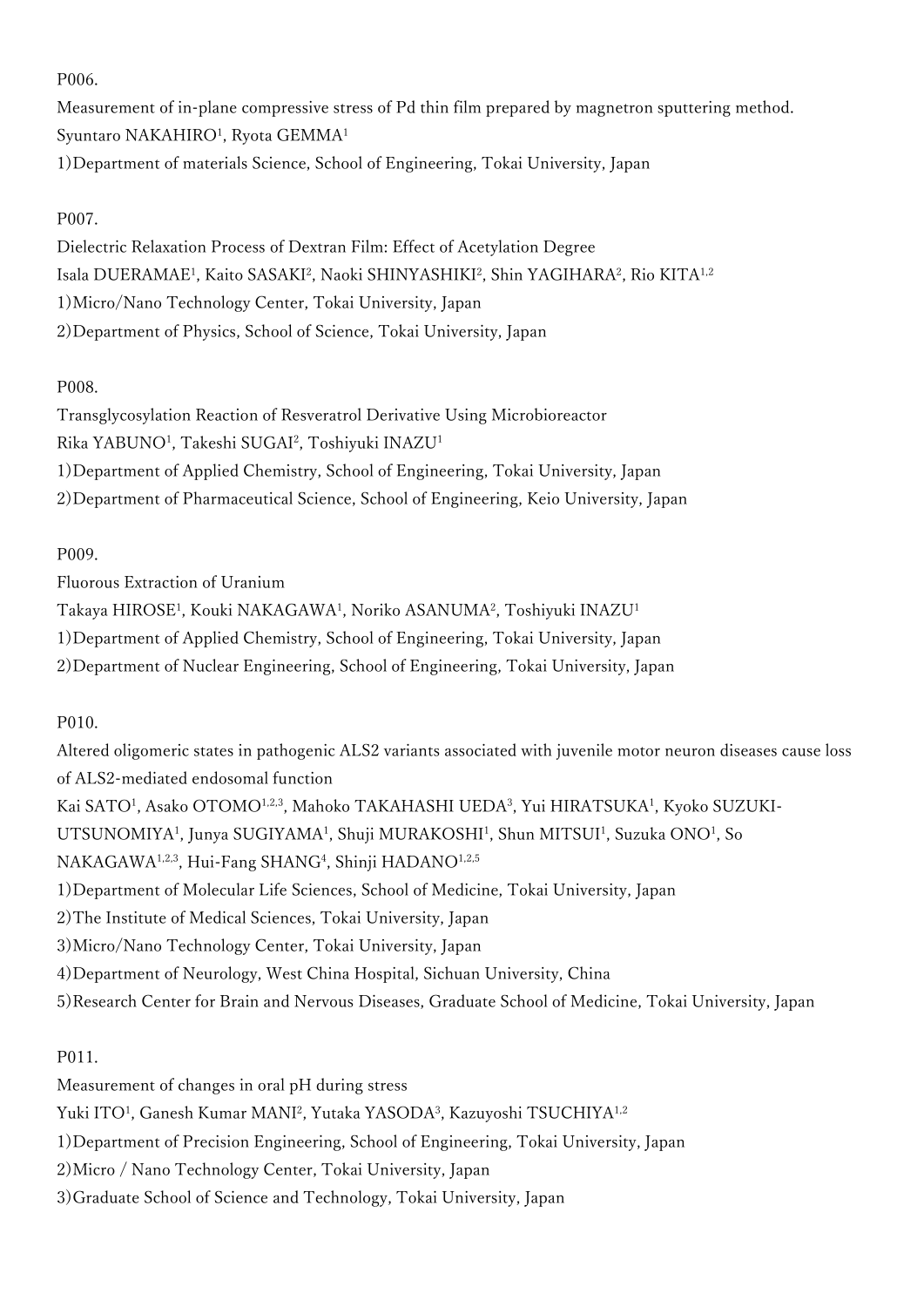#### P012.

Composite Divertor Materials for Prototype Nuclear Fusion Reactor Takuya WASHIHIRA<sup>1</sup> , Helmut Takahiro UCHIDA², Akira TONEGAWA<sup>3</sup>, Yoshihito MATSUMURA<sup>1</sup> 1)Course of Applied Science, Graduate School of Engineering, Tokai University, Japan 2)Department of Precision Engineering, School of Engineering, Tokai University, Japan 3)Department of Physics, School of Science, Tokai University, Japan

#### P013.

Material analysis and quantitative deterioration diagnosis of the motion-picture film by NMR spectroscopy Takuya NISHITANI<sup>1</sup>, Kunihiro NAGASE<sup>1</sup>, Keiko TAKAHASHI<sup>1</sup> 1)Department of Life Science and Sustainable Chemistry, Faculty of Engineering, Tokyo Polytechnic University, Japan

## P014.

Effects of oblique deposition on magnetron suputtering of Magnetostrictive thin films. Yoshihito TSUKAGOSHI<sup>1</sup>, Kengo YAMAGUCHI<sup>1</sup>, Hironori AKIYAMA<sup>2</sup>, Masato KAMIYA<sup>2</sup>, Helmut Takahiro UCHIDA<sup>3</sup> , Yoshihito MATSUMURA<sup>1</sup> 1)Course of Applied Science, Graduate School of Engineering, Tokai University, Japan 2)Department of Nuclear Engineering, School of Engineering, Tokai University, Japan 3)Department of Precision Engineering, School of Engineering, Tokai University, Japan

## P015.

Transformation of traditional method forming "Sasairo-Beni" to a chemical experimental method Maiko SASAKI<sup>1</sup>, Taisuke SATO<sup>1</sup>, Katsumi YAMADA<sup>1</sup>, Keiko TAKAHASHI<sup>1</sup> 1)Department of Life Science and Sustainable Chemistry, Faculty of Engineering, Tokyo Polytechnic University, Japan

## P016.

Structure of Ice in Frozen Water Mixtures of Poly(vinyl pyrrolidone) and Fructose Studied by X-ray Diffraction Mitsuki FUJII<sup>1</sup>, Yuki YASUKAWA<sup>2</sup>, Masanobu TAKATSUKA<sup>3</sup>, Toshiyuki MISAWA<sup>4</sup>, Takeru ITO<sup>5</sup>, Naoki SHINYASHIKI2

1)Course of Physics, Graduate School of Science, Tokai University, Japan

2)Department of Physics, School of Science, Tokai University, Japan

3)Course of Science and Technology, Graduate School of Science and Technology, Tokai University, Japan

4)Course of Chemistry, Graduate School of Science, Tokai University, Japan

5)Department of Chemical, School of Science, Tokai University, Japan

## P017.

Effects of a hot-filament electron emitter on Magnetostrictive thin film formation by ion plating process Nobuaki ARAI<sup>1</sup>, Masato KAMIYA<sup>2</sup>, Hironori AKIYAMA<sup>2</sup>, Yoshihito MATSUMURA<sup>1</sup> 1)Course of Applied Science, Graduate School of Engineering, Tokai University, Japan 2)Department of Nuclear Engineering, School of Engineering, Tokai University, Japan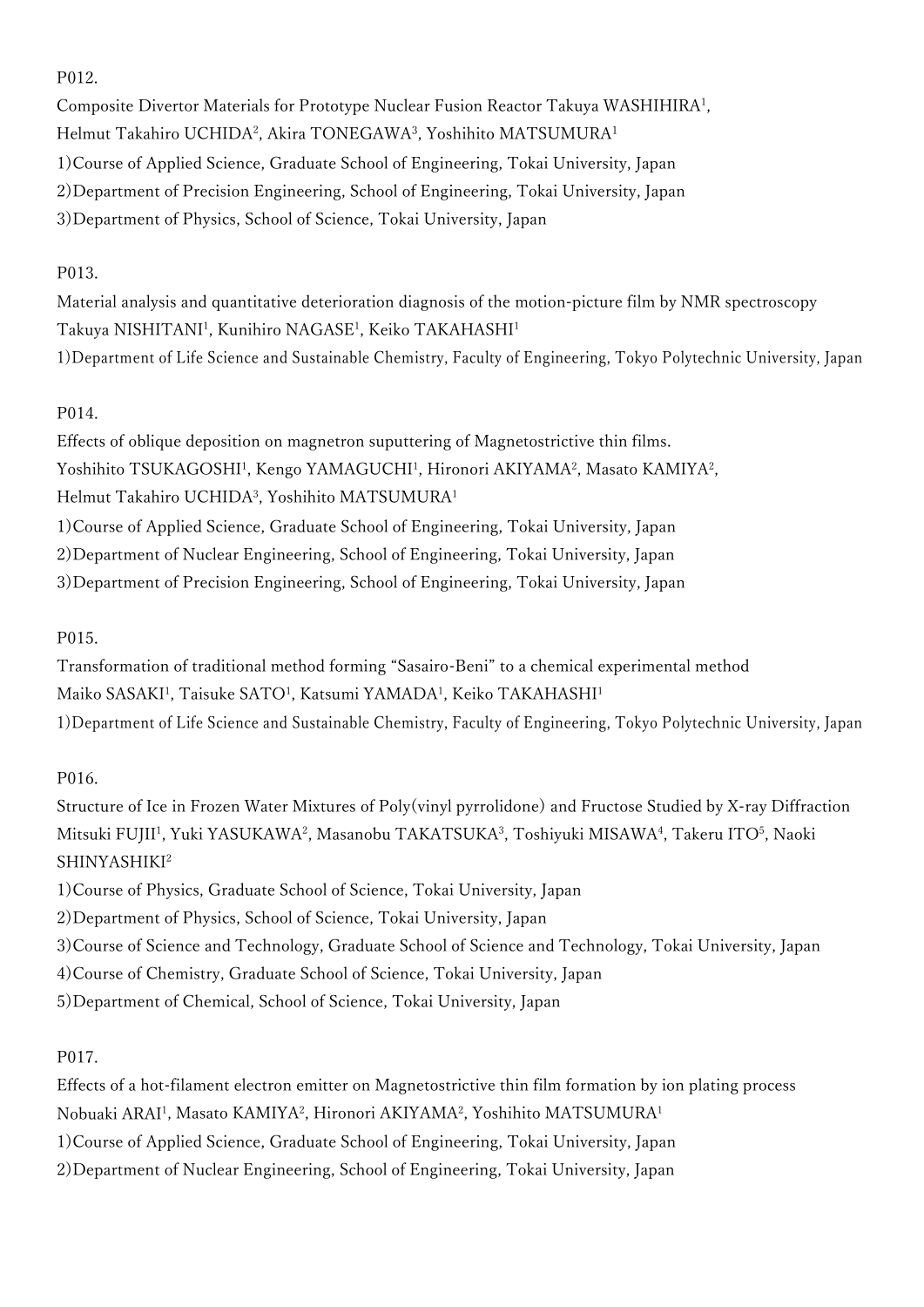#### P018.

Broadband Dielectric Spectroscopy of Partially Crystallized Poly(vinyl pyrrolidone)-Water Mixtures Mitsuki FUJII<sup>1</sup>, Yurika MATSUI<sup>1</sup>, Kaito SASAKI<sup>2</sup>, Rio KITA<sup>2,3</sup>, Naoki SHINYASHIKI<sup>3</sup>, Shin YAGIHARA<sup>3</sup> 1)Course of Physics, Graduate School of Science, Tokai University, Japan 2)Micro/Nano Technology Center, Tokai University, Japan 3)Department of Physics, School of Science, Tokai University, Japan

## P019.

ALS2/Alsin regulates the intracellular localization of Rab17 Suzuka ONO1 , Asako OTOMO2,3, Mitsunori FUKUDA4 , Shinji HADANO2 1)Course of Advanced Medical Science, Graduate School of Medicine, Tokai University, Japan 2)Department of Molecular Life Sciences, School of Medicine, Tokai University, Japan 3)Micro/Nano Technology Center, Tokai University, Japan 4)Department of Integrative Life Sciences, Graduate School of Life Sciences, Tohoku University, Japan

## P020.

Suppression of Side Reaction in Transglycosylation Reaction Yudai KODAMA1 , Toshiyuki INAZU1 1)Department of Applied Chemistry, School of Engineering, Tokai University, Japan

# P021.

Methanation of CO2by LaNi5 alloy by using ball-milling method Kohei YATAGAI<sup>1</sup>, Haru-Hisa UCHIDA<sup>2</sup>, Kazuya OGURI<sup>2</sup>, Ryota GEMMA<sup>1</sup> 1)Department of Materials Science, School of Engineering, Tokai University, Japan 2)Department of Human Development, School of Humanity and Culture, Tokai University, Japan

# P022.

C- and N-Terminal Elongation Reactivity of N, N'-Isopropylidene Dipeptide Ryohsuke MORITA1 , Toshiyuki INAZU1 1)Department of Applied Chemistry, School of Engineering, Tokai University, Japan

# P023.

Ultrafast Fabrication of Microneedle Array for Transdermal Ion Detection Ganesh Kumar MANI<sup>1</sup>, Dhivya PONNUSAMY<sup>1</sup>, Yuta SUNAMI<sup>1,2</sup>, Kazuyoshi TSUCHIYA<sup>1,2</sup> 1) Micro / Nano Technology Centre (MNTC), Tokai University, Japan. 2) Department of Precision Engineering, School of Engineering, Tokai University, Japan

## P024.

Development of Nanosheet Based pH Sensor for Heatstroke Detection Haruka HARAZAKI1 , Ganesh Kumar MANI2 , Kazuyoshi TSUCHIYA1,2 1)Department of Precision Engineering, School of Engineering, Tokai University, Japan 2)Micro/Nano Technology Center, Tokai University, Japan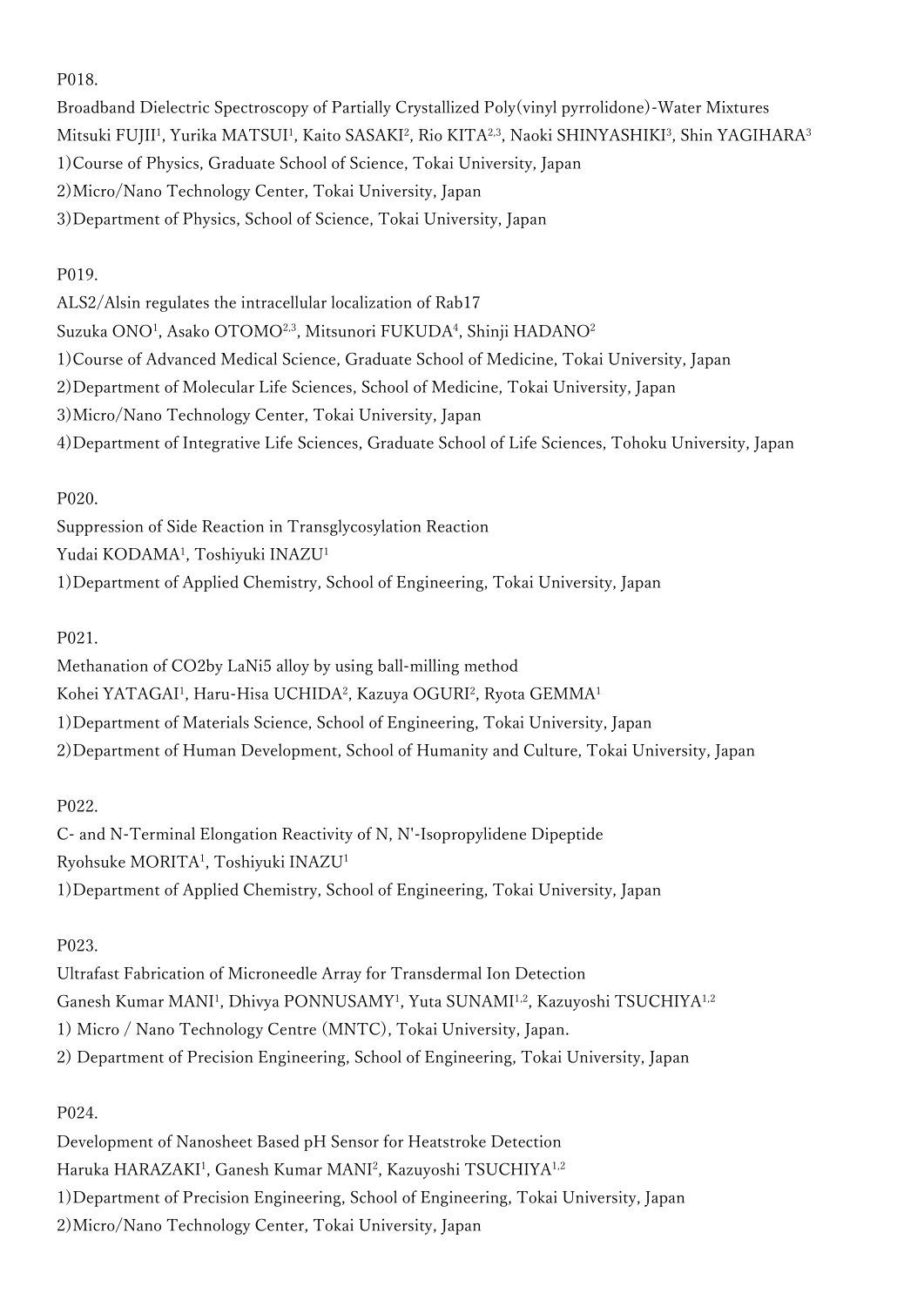#### P025.

Liquid to Liquid Transition and Molecular Dynamics of D-Mannitol Kaito SASAKI<sup>1</sup>, Rio KITA<sup>1,2</sup>, Naoki SHINYASHIKI<sup>2</sup>, Shin YAGIHARA<sup>2</sup> 1)Micro/Nano Technology Center, Tokai University, Japan 2)Department of Physics, School of Science, Tokai University, Japan

## P026.

Experimental Study on Temperature Dependence of Young's Modulus Using PET Film Takeshi NISHIDA1 , Yuta SUNAMI1,2, Hiromu HASHIMOTO1 1)Department of Mechanical Engineering, School of Engineering, Tokai University, Japan 2)Micro/Nano Technology Center, Tokai University, Japan

## P027.

Study on Defects Using Both X-ray CT and Simulation in Die Casting Yuki KASHIWABARA<sup>1</sup>, Lidyana binti Roslan<sup>2</sup>, Mohd Danial Ibrahim<sup>2</sup>, Masayuki OCHIAI<sup>3</sup>, Hiromu HASHIMOTO3 , Yuta SUNAMI3,4 1)Course of Mechanical Engineering, Graduate school of Engineering, Tokai University, Japan 2)Department of Mechanical and Manufacturing Engineering, Faculty of Engineering, Universiti Malaysia Sarawak, Malaysia 3)Department of Mechanical Engineering, School of Engineering, Tokai University, Japan 4)Micro/Nano Technology Center, Tokai University, Japan

## P028.

Neural cell-specific SQSTM1 deficiency accelerates the onset of disease in an ALS mouse model Shun MITSUI<sup>1</sup>, Masahito ISHIYAMA<sup>1</sup>, Asako OTOMO<sup>1,2</sup>, Shinji HADANO<sup>1</sup> 1)Department of Molecular Life Sciences, School of Medicine, Tokai University, Japan 2)Micro/Nano Technology Center, Tokai University, Japan

## P029.

Development of Cell Micropatterning Techniques on a Soft Substrates with Ink-jet printing Technology Sho YOKOYAMA<sup>1</sup>, Yuta IKEDA<sup>2</sup>, Toshifumi OKAWARA<sup>3</sup>, Yuta SUNAMI<sup>2,4</sup>, Hiroshi KIMURA<sup>2,4</sup> 1)Department of Mechanical Engineering, Osaka Institute of Technology, Japan 2)Department of Mechanical Engineering, School of Engineering, Tokai University, Japan 3)Technology & Development Division, Shibaura Mechatronics Corporation, Japan 4)Micro/Nano Technology Center, Tokai University, Japan

## P030.

Fabrication of Biodegradable Discs with Thrombolytic Ability Shota YOSHIDA<sup>1</sup>, Atsushi NAKAGAWA<sup>2</sup>, Sho YOKOYAMA<sup>2</sup>, Hiroshi KIMURA<sup>1,2</sup>, Yosuke OKAMURA<sup>1,2</sup> 1)Graduate School of Engineering, Tokai University, Japan 2)Micro/Nano Technology Center, Tokai University, Japan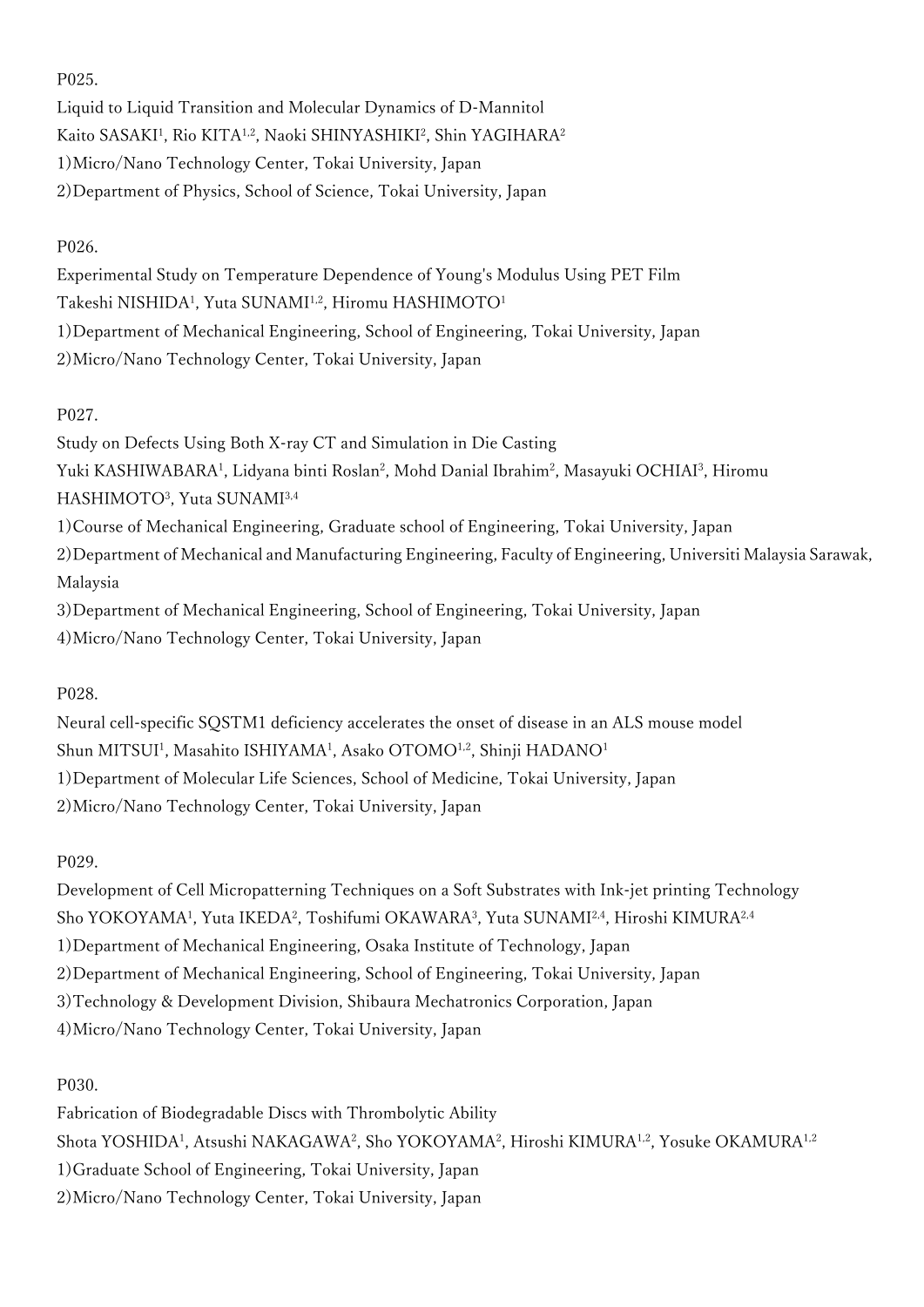#### P031.

Fabrication and Evaluation of Biodegradable Particles Encapsulated Phenobarbital for Nasal Administration Kazuki NAGASHIMA<sup>1</sup>, Atsushi NAKAGAWA<sup>2</sup>, Tomomi HATANAKA<sup>3,4</sup>, Haruka OZAWA<sup>3</sup>, Tatsuya KANEMARU<sup>3</sup>, Masaki UCHIDA<sup>3</sup>, Hideshi NATSUME<sup>3</sup>, Yosuke OKAMURA<sup>1,2</sup> 1)Graduate School of Engineering, Tokai University, Japan 2)Micro/Nano Technology Center, Tokai University, Japan 3)School of Pharmacy, Josai University, Japan 4)School of Medicine, Tokai University, Japan

## P032.

Fabrication of Polysaccharide Nanosheets for Controlled Release of Odor Molecules Shoko TSUCHIYA<sup>1</sup>, Atsushi NAKAGAWA<sup>2</sup>, Takuya MATSUMOTO<sup>3</sup>, Yosuke OKAMURA<sup>1,2,3</sup> 1)Course of Applied Science, Graduate School of Engineering, Tokai University, Japan 2)Micro/Nano Technology Center, Tokai University, Japan 3)Department of Applied Chemistry, School of Engineering, Tokai University, Japan

#### P033.

Experimental study on gliding behavior of dragonfly-inspired nodus structured wing Sheng ZHANG<sup>1</sup>, Yuta SUNAMI<sup>1,2</sup>, Hiromu HASHIMOTO<sup>2</sup> 1)Micro/Nano Technology Center, Tokai University, Japan 2)Department of Mechanical Engineering, School of Engineering, Tokai University, Japan

P034.

Microneedle Sensor for Single Cell pH Effectiveness Soichi DOI<sup>1</sup>, Ganesh Kumar MANI<sup>2</sup>, Tadahiko MATSUBARA<sup>3</sup>, Keiji MATSUBARA<sup>3</sup>, Kazuyoshi TSUCHIYA<sup>4</sup> 1)Course of Mechanical Engineering, Graduate school of Engineering, Tokai University, Japan 2)Micro / Nano Technology Center, Tokai University, Japan 3)MIYAHARA CO., LTD, Japan 4)Department of Precision Engineering, School of Engineering, Tokai University, Japan

## P035.

Possibility of Consensus Building for Preserving Earthquake Relics with Role-Playing Methods Seiji TAKANO<sup>1</sup>, Soji LEE<sup>2</sup>, Masanori TAKAHASHI<sup>3</sup>, Minoru FUKUZAKI<sup>4</sup>, Chika TAKIMOTO<sup>4</sup>, Takuo NAKASHIMA5 , Yoichi HIRANO6

1)Department of Tourism Management, School of Business Administration, Tokai University, Japan 2)Department of Tourism Management, School of Business Administration, Tokai University, Japan 3)Department of Electrical Engineering and Computer Science, School of Industrial and Welfare Engineering, Tokai University, Japan 4)Center for Liberal Arts, Tokai University, Japan

5)ICT Education Center, Tokai University, Japan

6)Department of European Civilization, School of Letters, Tokai University, Japan